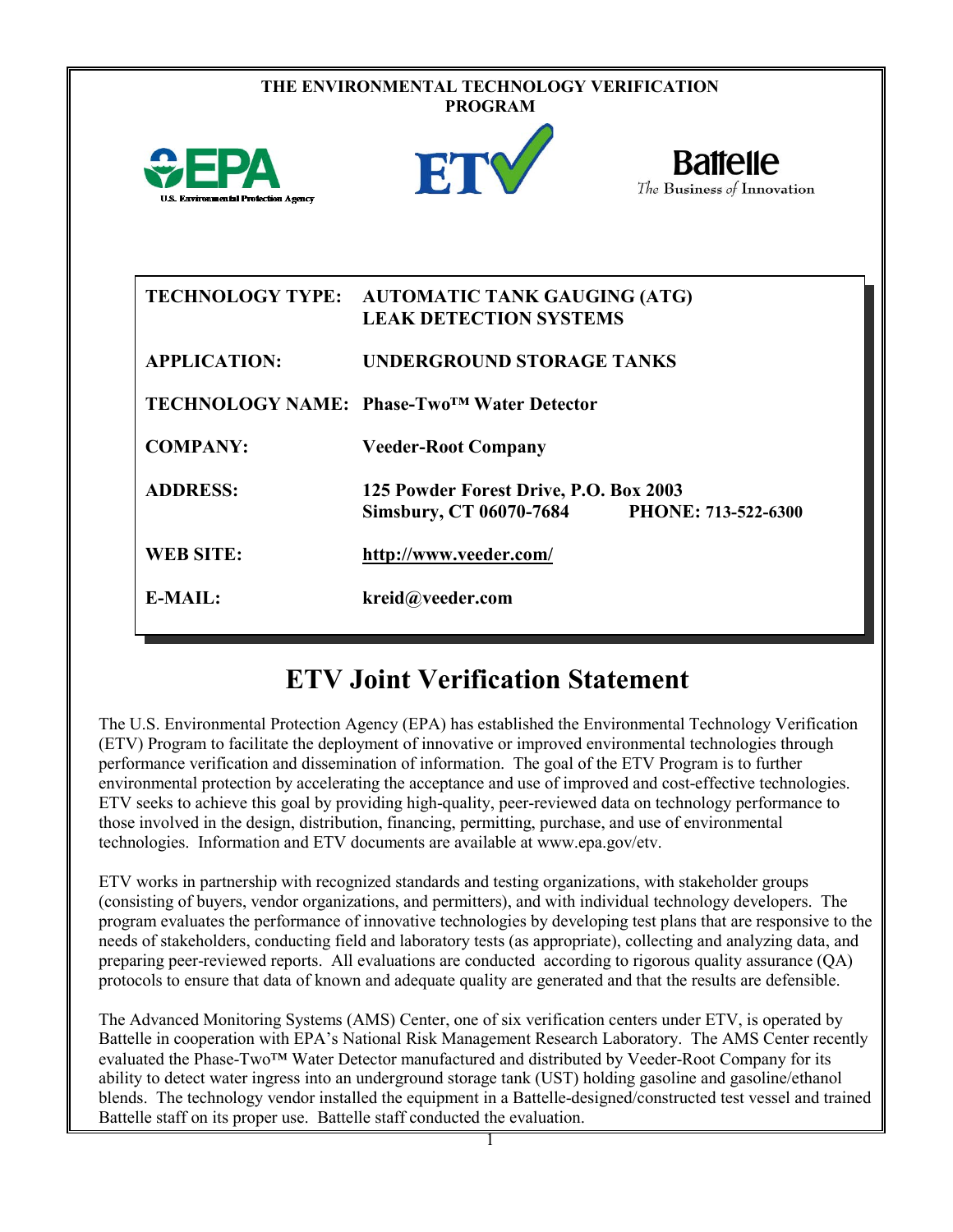## **VERIFICATION TEST DESCRIPTION**

Testing was performed between September 13 and September 30, 2011. The verification test was designed to evaluate the functionality of the ATG systems when in ethanol-blended fuel service. The test was performed in the interior of an existing research building (JS-20) at Battelle's West Jefferson, OH south campus. The building interior and the exterior area surrounding the building were modified to accommodate a specially-fabricated test vessel and support items. The test vessel was fabricated from a 6-ft diameter piece of a fiberglass storage tank shell which was fitted with glass ends to allow visual observation of the conditions within the vessel during testing. Exterior storage facilities were made available for fuel and waste storage.

The characteristics of independent variables were selected and established during the test runs to determine the response of the dependent variables. Performance parameters were evaluated based on the responses of the dependent variables and used to characterize the functionality of the ATG system. The water ingress tests were focused on the mixing method of water addition into the test vessel. Three test designs were incorporated into the evaluation:

- A continuous water ingress test consisting of two parts:
	- Determination of minimum detection height;
	- Determination of smallest detectable incremental change in height; and
- A quick water dump followed by a fuel dump.

In the first test, a continuous stream of water was introduced into the field test vessel to produce a splash on the surface of the fuel or to not produce a splash by trickling the water along the surface of the fuel filler riser pipe to slowly meet the surface of the fuel. The independent variables and levels for the continuous water ingress test were:

- Fuel ethanol content (three levels): E0 (no ethanol), E15 (15% ethanol), and flex fuel (up to 85% ethanol);
- Water ingress method/rate (two levels): with splash and without splash; and
- Fuel height (two levels): 25% and 65% full.

The water ingress method/rate was selected to establish conditions that impact the degree of mixing that occurs in a tank using the three ethanol blends. The rate was established to accumulate enough water to generate a technology response within 1 hour. If a response was not observed in 3 hours, the run was terminated. Introducing water with a splash was accomplished by positioning a water tube such that water droplets would free-fall to the fuel surface below. The test condition was maintained until a response in the water detection technology was observed, or terminated after 3 hours if there was no response. Introducing water without a splash was accomplished by positioning the water tube such that surface tension allowed the water to flow along the outside of the fuel filler riser pipe with minimal agitation to the surface of the fuel. The test condition was maintained until a response in the water detection technology was observed, or terminated after 3 hours if there was no response.

Two fuel height levels were specified to establish different splash mixing regimes and diffusion columns. The lower fuel height yielded the greater splash mixing potential, but the shorter diffusion columns through which the water could flow. Conversely, the higher fuel height yielded the lower splash mixing potential, but the higher diffusion column. The fill heights were established to  $\pm$  10% of the target height of either 25% or 65%. At 25% and 65% of the height of the test vessel, 170 and 610 gallons of fuel, respectively, were in the test vessel.

To address the second part of the continuous water ingress test, once the water detection technology reacted to the minimum water height, the smallest increment in water height that can be measured was determined. An ingress rate of 200 mL/min was calculated to produce a height increase at the bottom of the tank of approximately 1/16th of an inch in 10 minutes. Readings were taken from the technology, as well as visually, 10 minutes after the increment portion of the run started. Both the technology readings and the manually-measured water levels were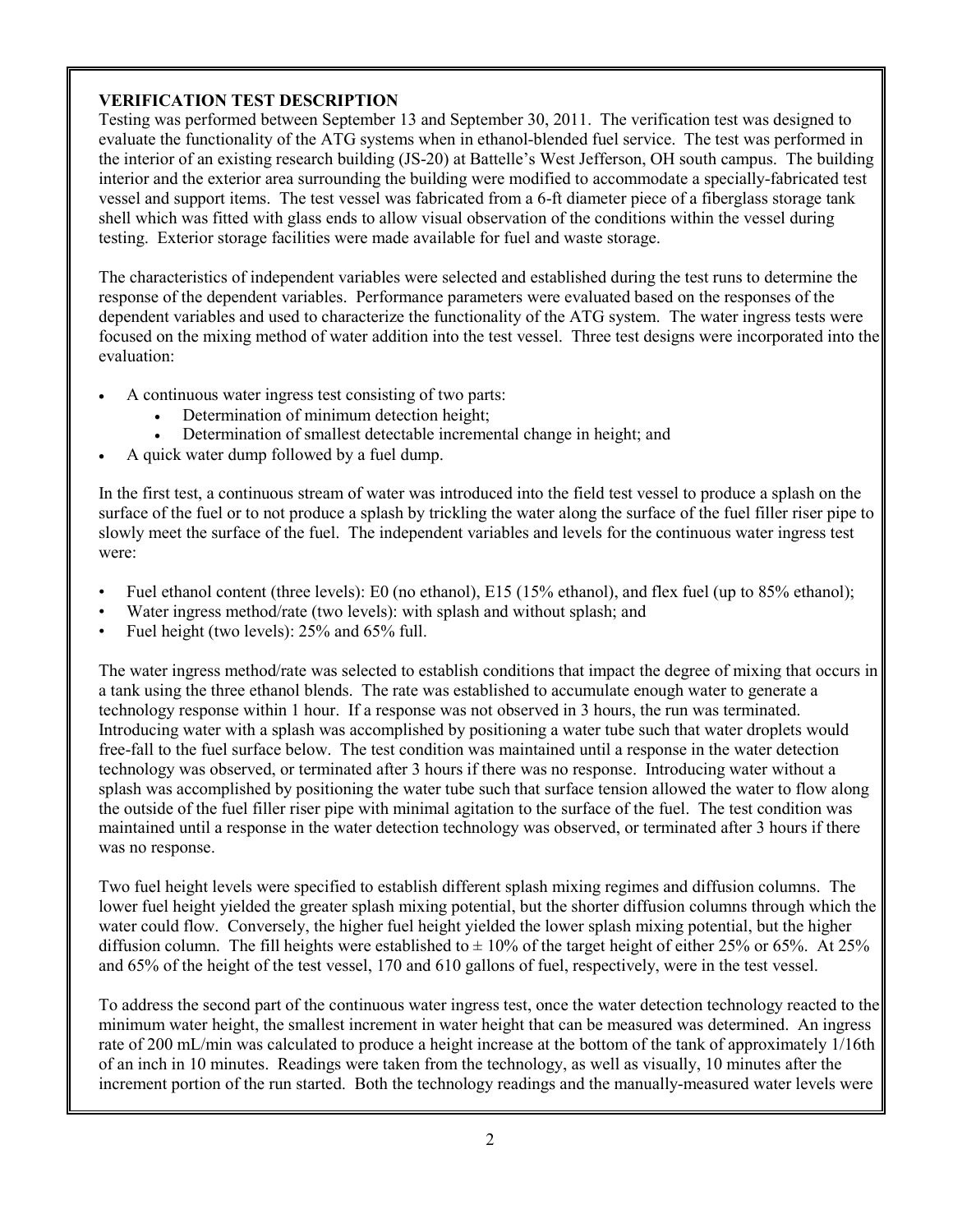recorded. Readings/measurements were taken after ten, 10-minute increments for each replicate of Test 1 (to produce a minimum of 100 measurements).

The last type of test focused on the potential to detect phase separation in an UST. The test was designed to simulate a quick water ingress rate followed by a high degree of mixing such as might occur if a large volume of water was dumped into the tank at a 25% fill height and then fuel was dumped to fill the tank to a 65% fill height. This test was mainly observational in that the test vessel was disturbed quickly with water and fuel, and the response of the technology was recorded throughout the test. Three runs of this type were conducted, one for each of the fuel types being evaluated in this verification test. The E0 run was conducted first and used as the baseline for the technology responses to establish the minimum wait time of 30 minutes with E15 and flex fuel.

Battelle staff checked the technology console for status messages continuously until an initial float response was indicated, recorded several instrument parameter values at the time of initial float response and every 10 minutes thereafter during the increment runs, and backed up the collected data each day. No on-site calibrations were performed. Each time that the technology reading was recorded, an independent height measurement was taken from the rulers installed on the glass ends or inside the test vessel.

QA oversight of verification testing was provided by Battelle and EPA. Battelle technical staff conducted a performance evaluation audit, and Battelle QA staff conducted a technical systems audit and a data quality audit of 25% of the test data. An independent technical systems audit was conducted on behalf of EPA. This verification statement, the full report on which it is based, and the Quality Assurance Project Plan (QAPP) for this verification test are available at [www.epa.gov/etv.](http://www.epa.gov/etv)

## **TECHNOLOGY DESCRIPTION The following information was supplied by the vendor and was not verified.**

The Veeder-Root Phase-Two™ Water Detector is a concentric, dual-float system designed specifically for lowethanol blend gasoline up to E15. The float is installed at the bottom of a fuel storage tank and is used in conjunction with a magnetostrictive level probe and ATG system. An inner float is designed to move freely within the limits of a protective housing attached to the outer float to respond to all phase separation compositions in these fuels. The outer float is ballasted to remain responsive to water and water-rich compositions of phase separation. This allows the inner float to measure the full depth of water in the case of a massive ingress (lifting both floats), while preventing the inner phase separation float from interfering with the fuel float in the rare situation that an unusually dense, cold gasoline is delivered into the tank. As the detected phase separation depth increases, the float rises and transmits an electronic signal proportional to the level of phase separation in the bottom of the tank.

Information acquired during operation of the water detection technology was transmitted from the float via a two-conductor signal cable to a data recording and display console. A single console can compile data for several individual floats, and the Veeder-Root TLS-350 was used for this purpose during this verification test. The TLS-350 provides an electronic display and paper printout of fuel and water heights and volumes, as well as settings for warnings and alarms based on measured heights. The console also generates an electronic data file that can be continuously transferred to a computer for users wanting access to the data.

## **VERIFICATION RESULTS**

The Phase-Two™ Water Detector responded to the water ingress when the test fuel was E0 and E15, but showed no response when flex fuel was used as the test fuel. The float appeared to be neutrally buoyant in the flex fuel/water mixture. The reason for the no response was that no clear separated dense phase was formed in the flex fuel when water was added to the test vessel. As a result, the performance parameters defined in the QAPP could not be determined for this technology when flex fuel was employed. The following table provides a summary of verification test results for the Veeder-Root Phase-Two™ Water Detector; the calculated performance parameters were determined using the pooled data from the E0 and E15 water ingress runs.